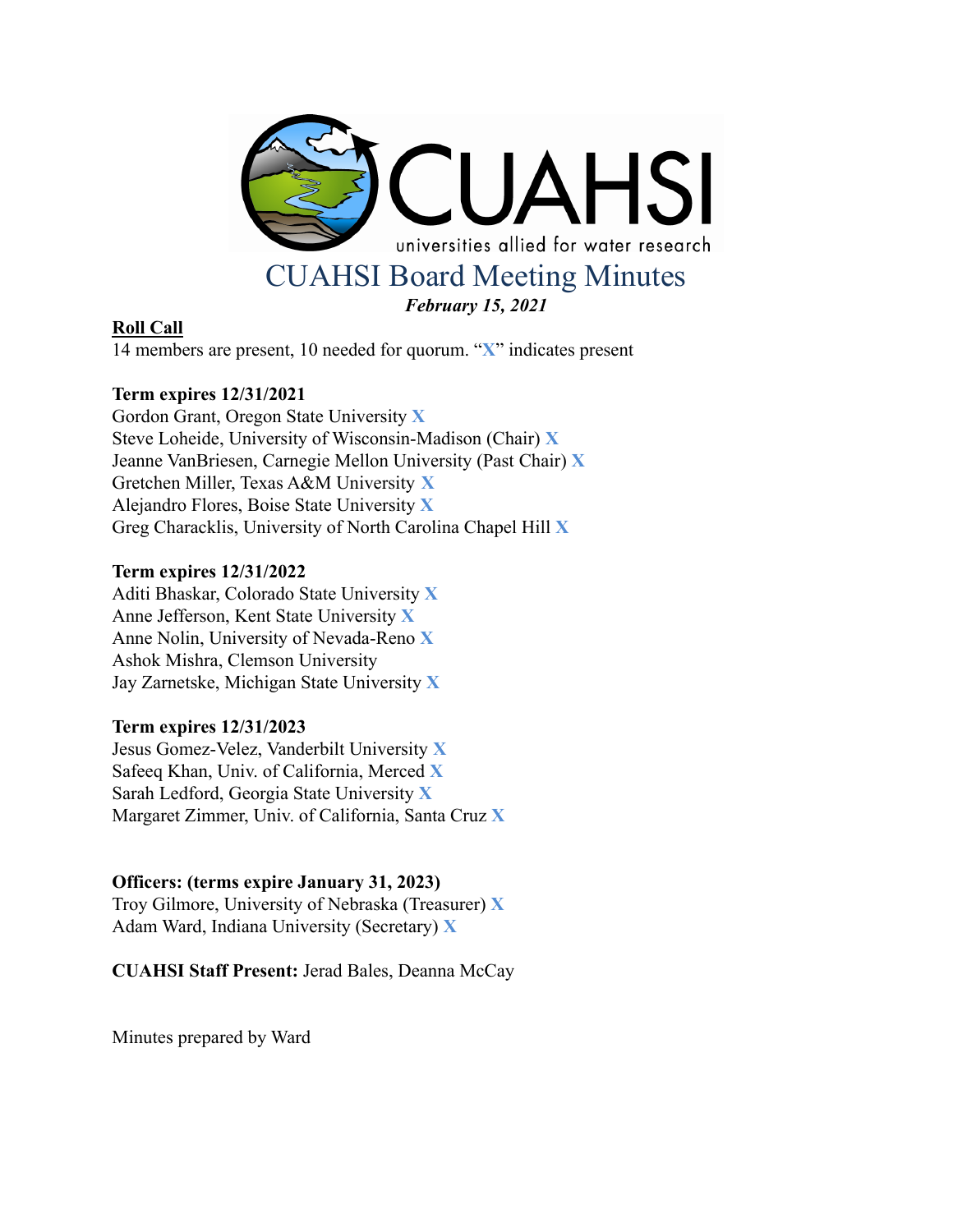# **2021-02-15**

#### 12:00 EST Call to Order

- 1. Executive Director update:
	- a. Bales reported that CUAHSI's lease expires in Dec. 2021 because the office space is being repurposed. He is beginning the process of identifying possible spaces. Nolin asked about the process to identify new office space. Bales reported he intends to engage a real estate broker, consistent with the past search for space that R. Hooper led in 2016.
	- b. Bales reported CUAHSI is hosting an LTAW event on or about 22-March-2021 that will highlight the 2020 winners and events. Bales reported an emerging partnership with the Global Institute for Water Security on LTAW and science communication.
	- c. Bales reminded the Board on several cyberseminar series and events this semester. One upcoming event is the Critical Zone Research Network, focused on representation in the CZ science community, including hosting their series of 'critical conversations'.
	- d. Bales reported that a global native lands overlay has been added to the data services portal.
	- e. Bales reported that he has initiated a technical review of data services by an independent party is required by the cooperative agreement, and he is initiating this process.
	- f. Bales is working on a website refresh and articulation of CUAHSI's value proposition.
	- g. The Homeland Security post-doc began part-time this month, and will likely work remotely for the foreseeable future.
	- h. Bales reminded the Board that 2021 is the 20th anniversary of CUAHSI. He requested ideas from the Board with ideas of how to commemorate or celebrate this milestone.
	- i. Grant asked about the CZ Hub project. Bales reported the project is advancing and hub activities have been, in his view, positively reviewed by the PI team and program officers.
- 2. Board Chair update
	- a. Miller reported that she is planning for the initiatives the Board will focus on this year, specifically including plans to address (a) a statement on COVID impacts, and (b) outreach to PUIs.
- 3. DEI Charge:
	- a. Miller introduced a draft charge to the DEI Standing Committee that was circulated prior to the meeting, noting that is it consistent with the charges to other standing committees: *The charge to the Diversity, Equity, and Inclusion (DEI) Standing Committee is to make a contribution each year toward advancing DEI in the CUAHSI Community. Contributions will be determined by the Standing Committee, with broad guidance from the Board of Directors. The Standing*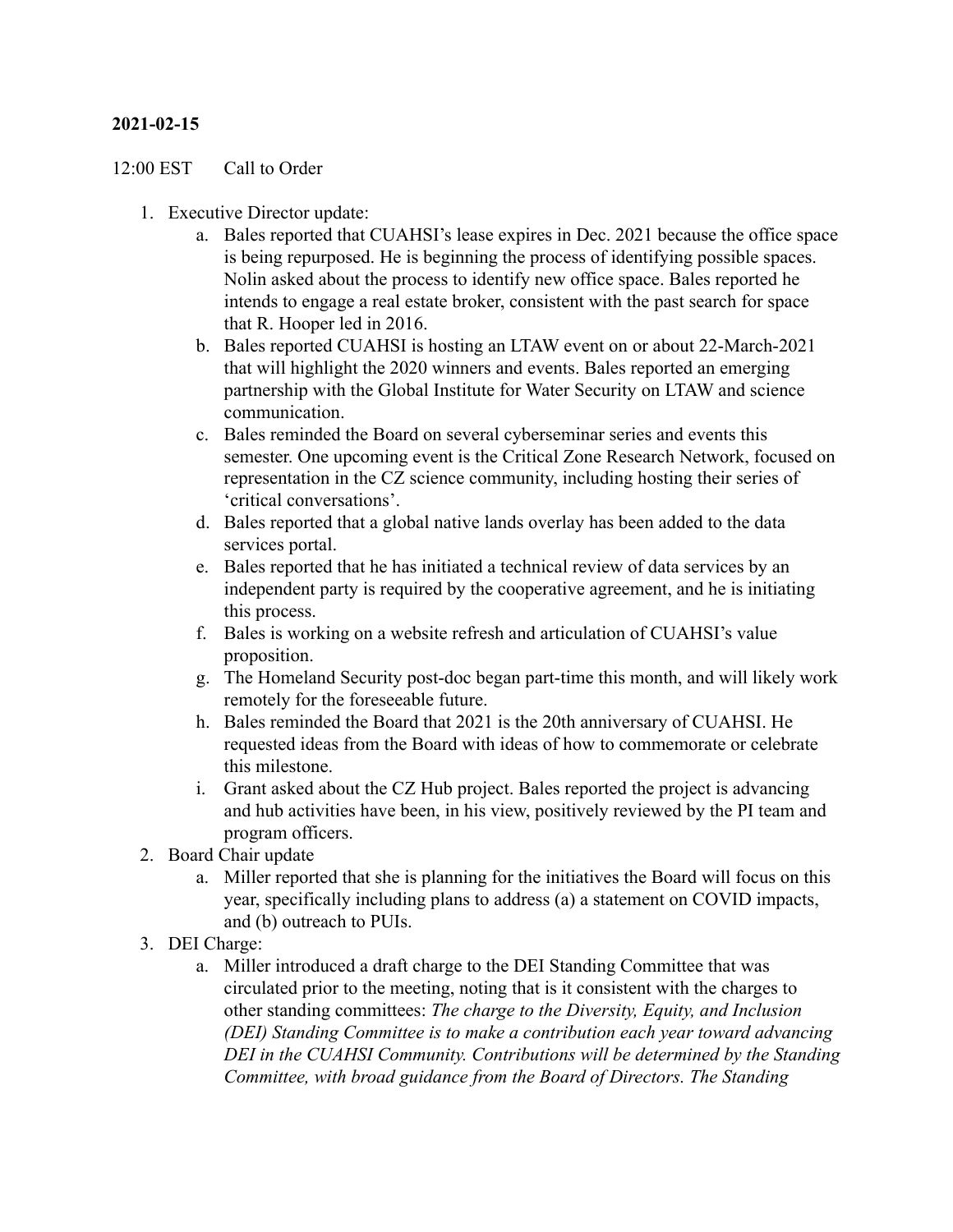*Committee will develop an annual workplan, subject to Board approval, and will provide an annual report of accomplishments to the Board.*

- b. Bales and McCay reported that one initial task for the committee will be to finalize a charter for the committee to help define their procedures and the opportunity to define their scope.
- c. Loheide endorsed the charge, noting that it allows for flexibility for the committee.
- **d. Motion to approve the charge as written above.**
	- **i. Motion: Loheide**
	- **ii. Second: Ledford**
	- **iii. Discussion:**
		- **1. Ledford also endorsed the opportunity for the committee to help collaboratively define their scope with input from the Board.**
	- **iv. Vote: Approved (unanimous)**
- e. Miller initiated a discussion of the committee. Ledford and Khan will service as the Board liaisons for the committee.
- f. Grant suggested the URGeoscience program. Flores suggested possible committee members based engagement with the AGU H3S group's JEDI activity. Miller also identified committee members on the exploratory committee as likely standing committee members. Ledford suggested an open solicitation to the community should also be considered.
- 4. Biennial update
	- a. Bales reported that the venue that had been identified will allow CUAHSI to postpone the meeting without penalty due to COVID if needed. He has been working with the venue on possible dates in the event the Biennial were postponed. At present no decision on postponement has been made.
	- b. Grant clarified that there is not a final data/time for a decision to be made. Bales noted that this is generally true, but the facility already has limited availability in 2023 and those likely will be booked soon.
	- c. Gomez-Velez suggested CUAHSI proceed with an online-only format, noting concerns already addressed by invited speakers and others about the ability to travel.
	- d. Ledford indicated opportunities to invite a broad community who might not otherwise be able to attend and participate. Loheide suggested that if the meeting is to be clear and successful, planning needs to begin to host this successfully online. He also suggested using the 'out' we have been provided is a smart use of staff time. Flores also endorsed this plan in terms of not wasting time and effort.
	- e. Zarnetske and Flores suggested a full postponement should be on the table given the widespread virtual meeting fatigue.
	- f. Gomez-Velez will assemble the committee to discuss paths forward and report back to the Board.
	- **g. Motion to pursue postponement of the 2021 biennial to 2023 for an in-person event.**
		- **i. Motion: Jefferson**